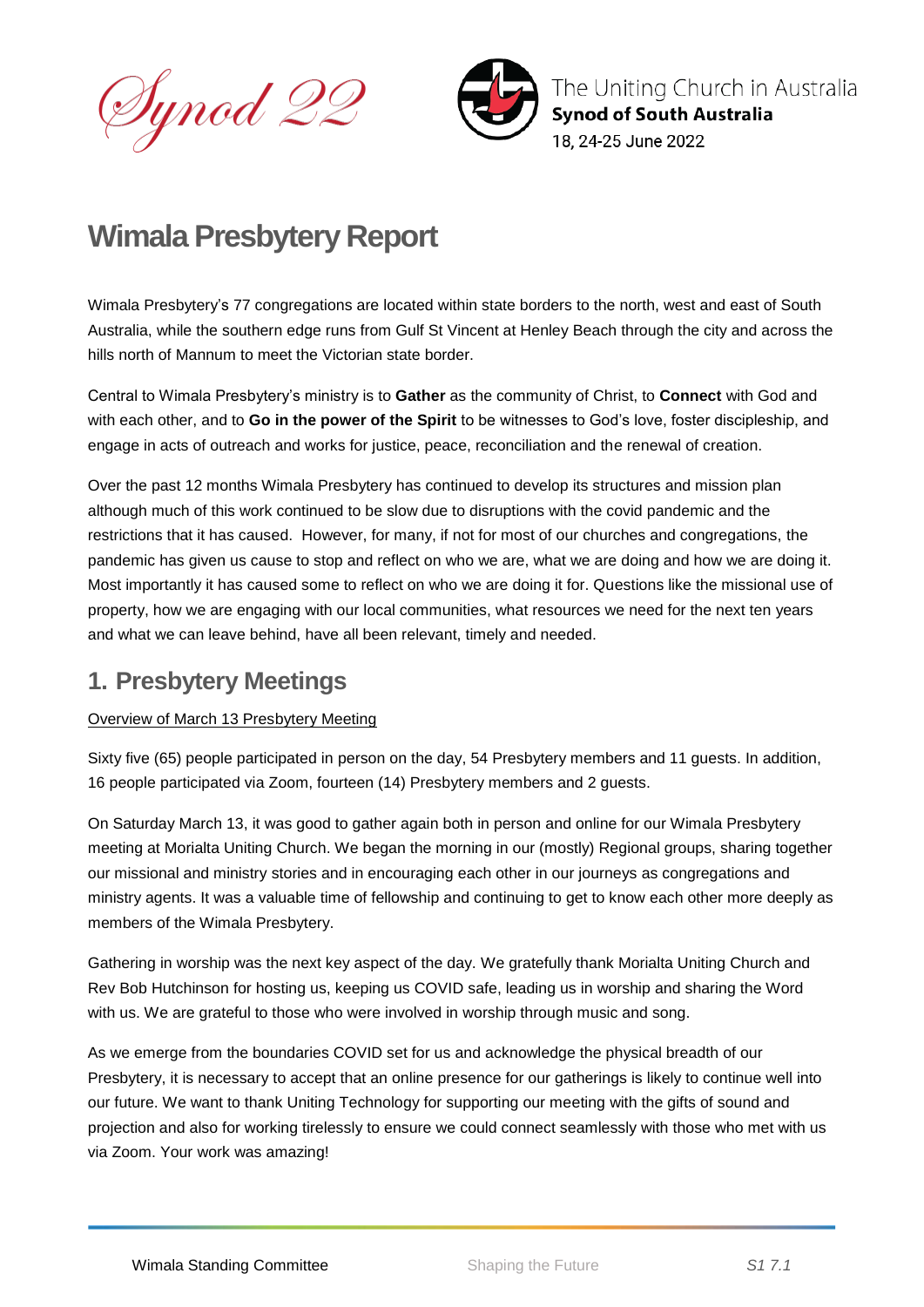A variety of electives were held throughout the morning and we thank those who gave of their time to share with us in this space. Feedback was enormously positive on both presenters and their sharing of those areas of church life and ministry they are passionate about.

The business session was relatively brief, with reports being accepted from the Chairperson, Secretary, Treasurer and Pastoral Relations Committee. An update was also given about the introduction of placements for Regional Co-ordinators.

A ballot had been held throughout the morning and we also then spent time commissioning those who were newly elected to roles and committees. This time was led by the General Secretary.

The Presbytery also farewelled and recognised the service of Christine Secombe as Secretary of the Presbytery over the previous year.

Gathering together is one of our key objectives as a Presbytery and to do so was a true blessing!



*Images: People gather at March 13 Presbytery Meeting*

#### Overview of October 30 Presbytery Meeting

Seventy four (74) people participated in person on the day, 65 in person and 9 via zoom online. Of these, 60 were presbytery members and 19 were guests.

The meeting opened at 9.30 am with acknowledgement of country and a quiet, contemplative worship time conducted by Leanne Davis. We then moved in to Regional Clusters to catch up with each other, and to discuss some highs and lows of the current times in our churches. After morning tea, Jennifer Hughes shared with us some Advent Resources available from the CMLA website and Linda Vinall shared some positive survey results from the Safe Church Audit. Paul Goh's update on mapping intercultural neighbourhoods in SA challenged us all to engage inter-culturally with those in our CALD communities in our Presbytery. Our chairperson also challenged us all to start to think about one-off projects within Wimala presbytery that could grow the church, encourage and connect with people and raise new leaders. By far the most exciting news of the meeting, was the introduction of two ordinands. Chelsea Size and Ann Phillips whom were both later ordained in November.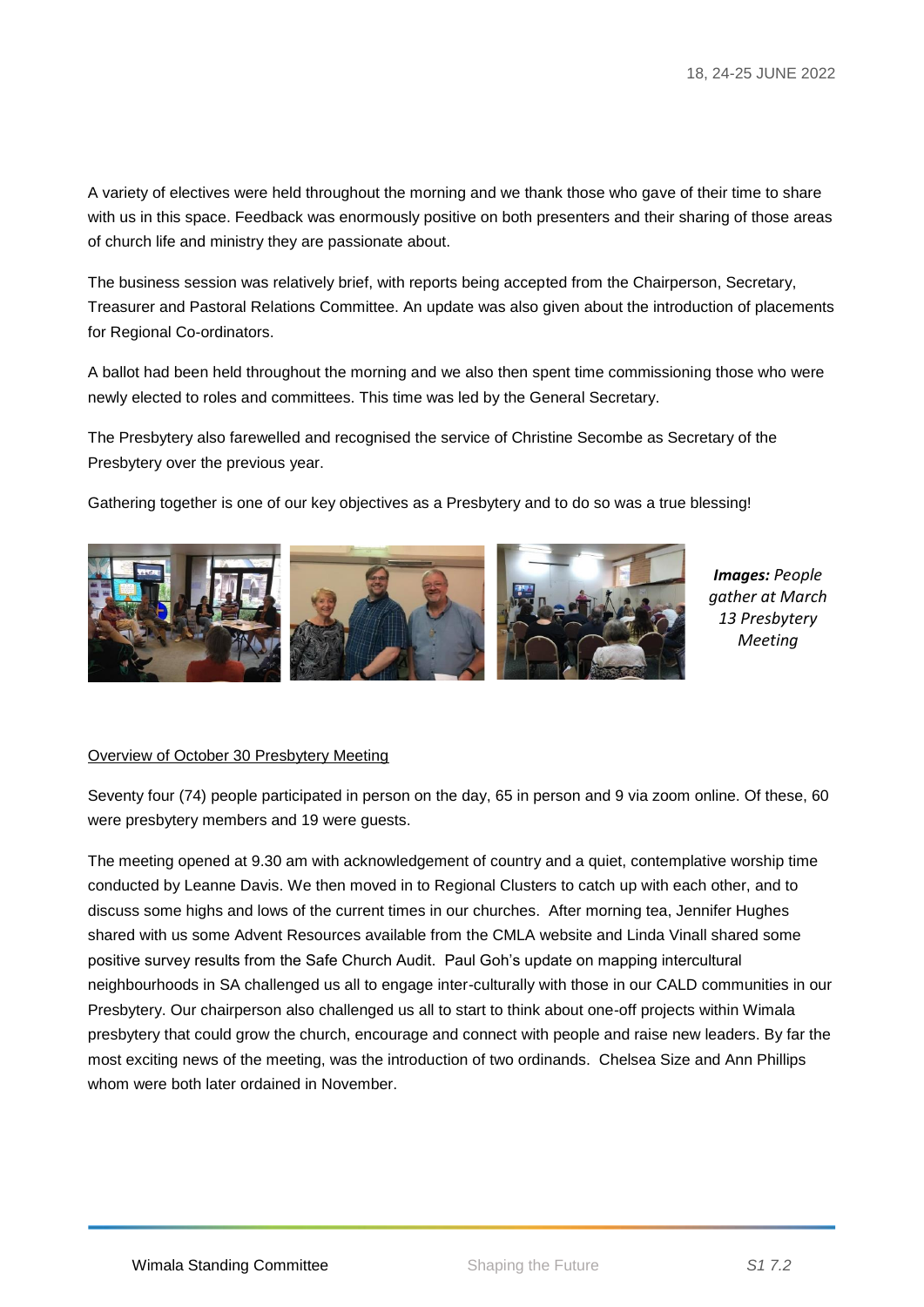## **2. Standing Committee**

In 2021, the Standing Committee comprised Trevor Phillips (Chairperson), Carol Lang (Secretary), Richard Idzikowski (Treasurer), Bruce Ind, Peter Trudinger, Dianne Holden, June Ladner and Leanne Davis. We continued to meet on the first and third Wednesday every month. Our meetings largely took place via zoom, which enabled members to attend safely from wherever they were located across the region. In general, but not always, the first meeting of the month focused on missional, pastoral and visioning aspects of our work and the second received reports and carries out the business of the Presbytery.

The executive officers of the Presbytery all continued to meet regularly with Officers of the Presbytery of Southern South Australia, Generate Presbytery, and Synod Leaders. These meetings continue to be very worthwhile as they allow us to learn a lot from each other and to share resources and ideas that enable us all to better undertake the mission and purposes assigned to us under the new structure.

There have been essential administrative tasks for Standing Committee to attend to including work on improving administrative processes, updating databases, documentation and preparing and implementing exit declaration forms for presbytery committee members amongst other things. A contact audit of Presbytery Contacts was started in Dec 2021 and continues into the current year.

Some of the ongoing discussion topics picked up in our dedicated planning and visioning meetings included issues and planning ideas related to improving communication strategies, implementation of UC Governance Training, Leadership Development, pondering the possible formation of a specific committee for processing complaints and managing any disciplinary matters.

A strategic planning meeting was held on 25 November at Athelstone Uniting Church for all members of the Presbytery Standing, Pastoral Relations and Property Committees. This was a very successful afternoon to talk and to start thinking about priorities and plans for 2022.

In December 2021 we appointed our two new regional coordinators, Leanne Davis (Outer Metro East) and Rev Paul Turley (Metro and Outer Metro West) who will both start in 2022. We look forward to hearing more from them as they settle in to their new roles this year and in the words of Rebecca Purling, we "hope that they are able to keep in touch with the grassroots of the presbytery in ways the volunteer members of the presbytery committees are unable to".

Standing Committee hosted a Christmas Get-together for Wimala Ministry Agents at the Vine Inn, in the Barossa in December. This was a wonderful time of fellowship and sharing together. Standing Committee plans to host similar events for our ministry agents in 2022.

### **2.1 Communication**

Our newsletter has continued to provide updates from the Standing Committee, information about Presbytery meetings periodically and to advertise various missional and other activities of the church.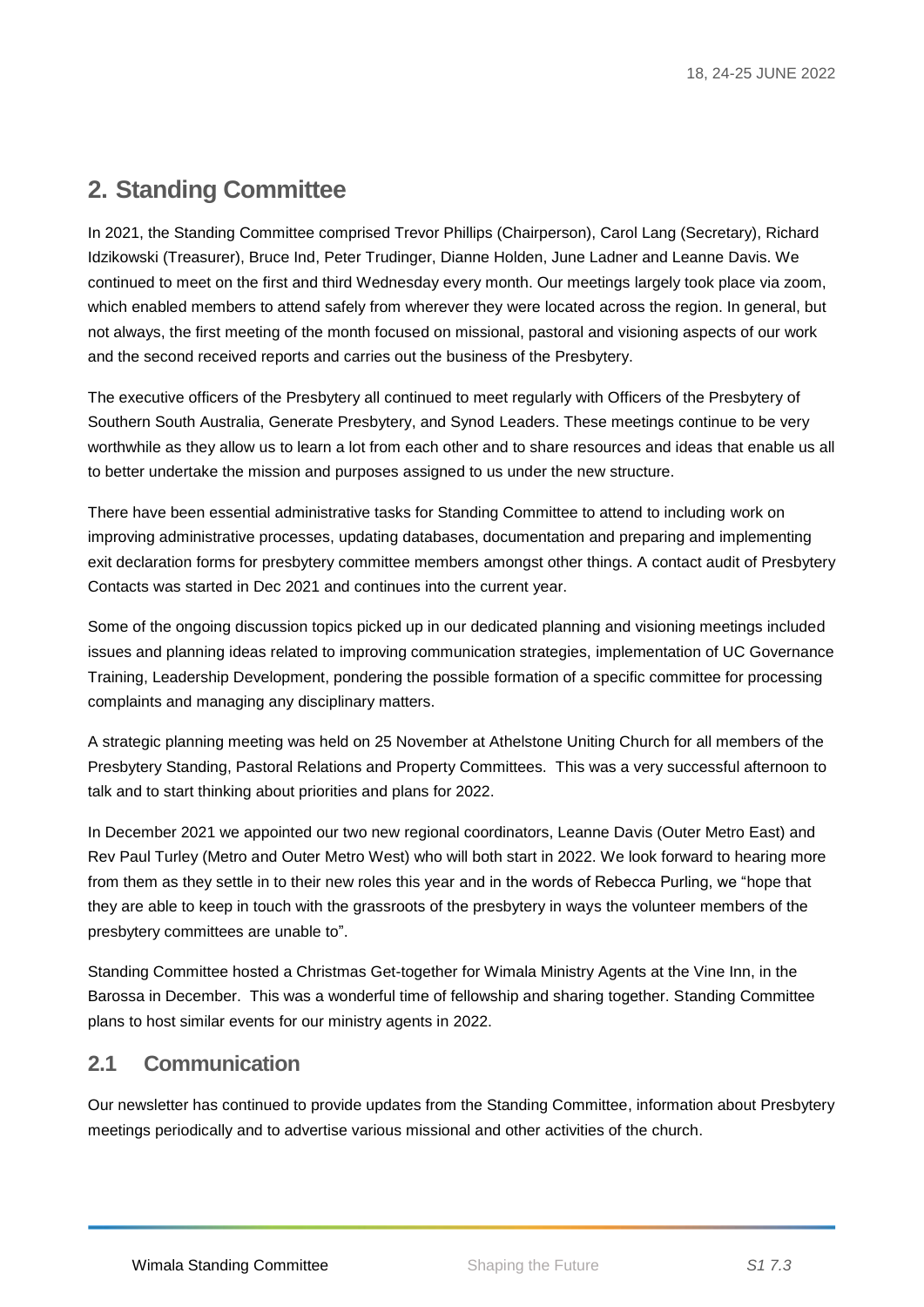### **2.2 Finance**

Though we had held high expectations for 2021, it was another year affected by the COVID-19 pandemic which impacted our abilities to gather in traditional ways.

The 2021 budget was set based on an improvement in the COVID-19 situation, however with ever changing restrictions due to subsequent waves, meeting virtually was still commonplace for Standing Committee. Plans to meet face to face with each other and with retired ministers, current ministry agents and other committees took hold and occurred where it was possible. Therefore, the majority of meetings in 2021 where held via video conferencing, whilst some minimal approved travel by representatives of the Wimala Presbytery as required was undertaken, most travel costs incurred related to PRC and Property matters.

The work to source 3 new 0.2FTE Regional Coordinators commenced following endorsement from the Presbytery. Advertising for the roles took place over a prolonged period, a JNC was formed and positions have recently been filled. It was expected that these placements would have started in 2021, the budgeted funds covered in 2021 now contributing to our resources for future mission work.

A new Presbytery Secretary was welcomed following the March 2021 presbytery meeting, who continued the work and placement status of the outgoing Secretary. A new mobile phone and credit card was provided to support the work and duties carried out by the Presbytery Secretary.

Standing Committee in May 2021 endorsed the investment of \$280,000 into a UC Invest fixed term account; this has generated \$2,450 by the end of December 2021, and will mature in April 2022.

With this reasonable investment, Wimala Presbytery has drafted a Funding Application process for member congregations and faith communities to request limited funding support for mission based projects that will benefit their community, the Presbytery and the wider Church.

Thus, following its second year in operation, still during the global pandemic, Wimala Presbytery will commence 2022 with equity to the value of \$431,145.85, with an approved 2022 budget returning an operating surplus of \$11,254. Limited funds will be available to be used for mission and resourcing programs to be established by the Wimala Presbytery to address the needs and aspirations of its member congregations and faith communities.

### **2.3 Committees**

#### Pastoral Relations Committee

The Pastoral Relations Committee comprised Rebecca Purling (Chair), Bob Hutchinson (resigned May), Cate Baker, Paul Schmelzkopf, Christine Secombe, Alan Biglow, Marian Wicks, Geoff Tiller and Jeff Dart (co-opted July). The committee takes very seriously their mandate to give pastoral oversight to ministry agents and congregations and always keep all the congregations and ministry agents in our presbytery in their thoughts and prayers.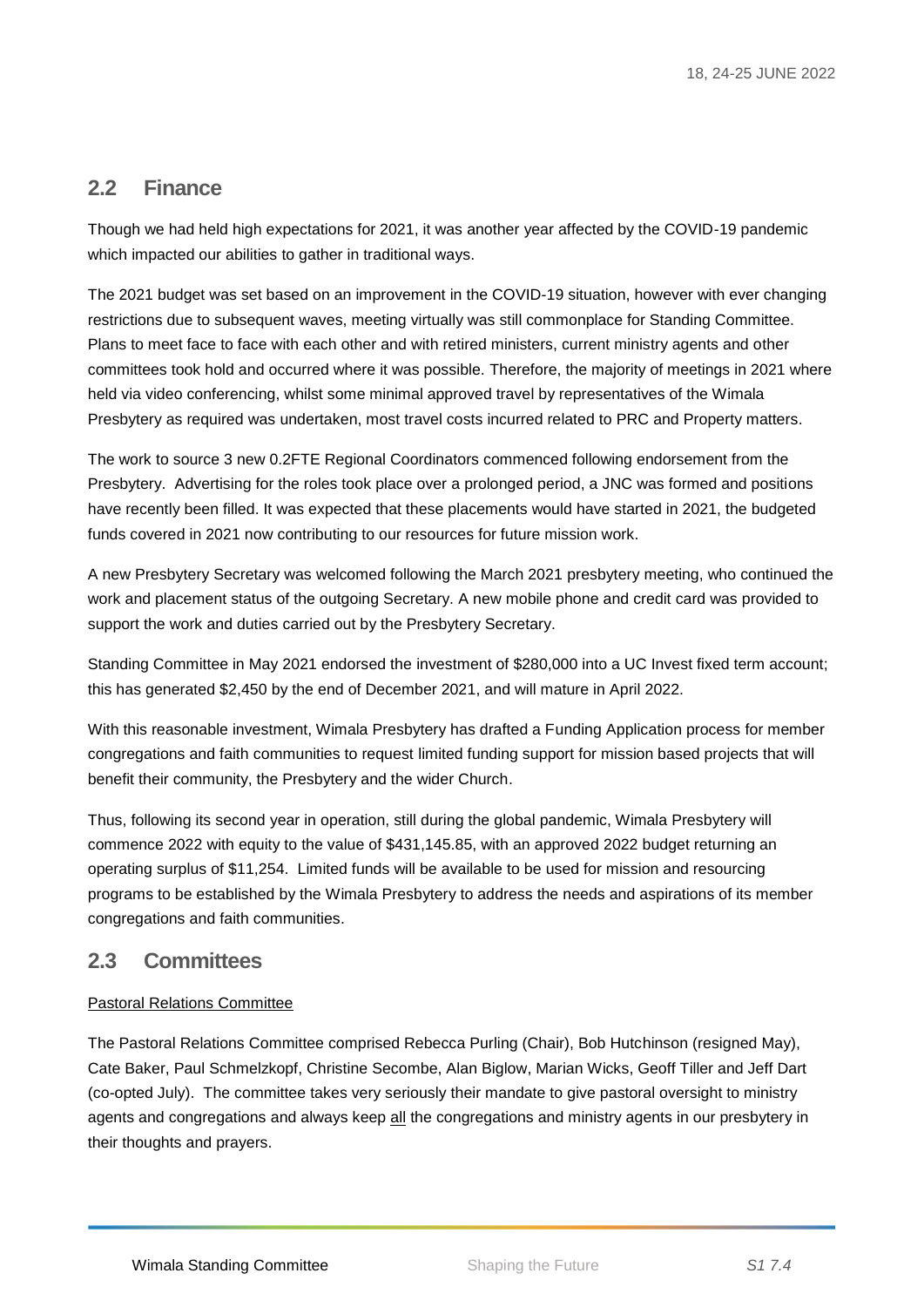The PRC was kept busy with consultations, placements processes, supporting congregations and ministers who are experiencing challenges and organising supply ministry. At their meetings they receive, and process reports from congregations, and from other committees and functions of the Synod.

In 2021, Wimala Presbytery and the UAICC welcomed Rev Mark Kickett into the Uniting Church; Mark trained as a Baptist pastor but has been working with the Congress for several years. Mark is a member in the Henley-Fulham congregation. It was a great celebration held at the first Synod Expo at Adelaide West UC.

They held two morning teas for retired ministers who are part of our Presbytery. The retired ministers have really enjoyed getting together, catching up with colleagues and reminiscing, and hearing about the wider Uniting Church.

The PRC were absolutely delighted to celebrate the ordinations of Ann Phillips (Minister of the Word) and Chelsea Size (Deacon) in October and November. Paul Hodgson was inducted as Chaplain at Helping Hand.

The PRC has made significant progress towards welcoming the IPPC as a 'faith community', with the next step to develop a Memorandum of Understanding (MoU).

#### Property Committee

The Property Committee comprised Malcolm Wilson and John Arthur and between them, they certainly had a very busy year processing Property Matters for our Presbytery!

The long list of congregations supported through property matters in 2021 included Jerusalem, Bute, Arthurton and Urania, Brentwood, Carrieton, Windsor, Burra (Manse), Cross Roads, Yorketown, Gulnare, Nurioopta, Cudlee Creek, Hawker, Port Adelaide, Hamley Bridge (Plains Community Churches), Western Links, Modbury, Broadview, Clayton Wesley, Angaston, Semaphore, Elizabeth Grove and Elizabeth North Uniting Churches.

Property matters ranged from the exploring of options to helping congregations work through building compliance issues, property damage and organising repairs to site development proposals and the sale of properties and later utilisation of sale proceeds.

#### Wider Church

Wimala Presbytery members continued to support the wider church by serving in a variety of ways. For example, Rebecca Purling, Marian Wicks and Christine Secombe (alternate) represented Wimala on the Synod Placement Committee. Whilst Malcolm Wilson and Trevor Phillips served on the Synod Property Committee and Synod Church Planting Team, respectively. Our representatives on the Synod Pastor Appointment and Competency Assessment Team were Sandy Webb and Linda Driver. Peter Gunn and Brian Hern served on the UC SA Foundation Grants Committee. Alex Rodgers represented Wimala on the Public Theology and Mission Subcommittee of the Mission and Leadership Development Board.